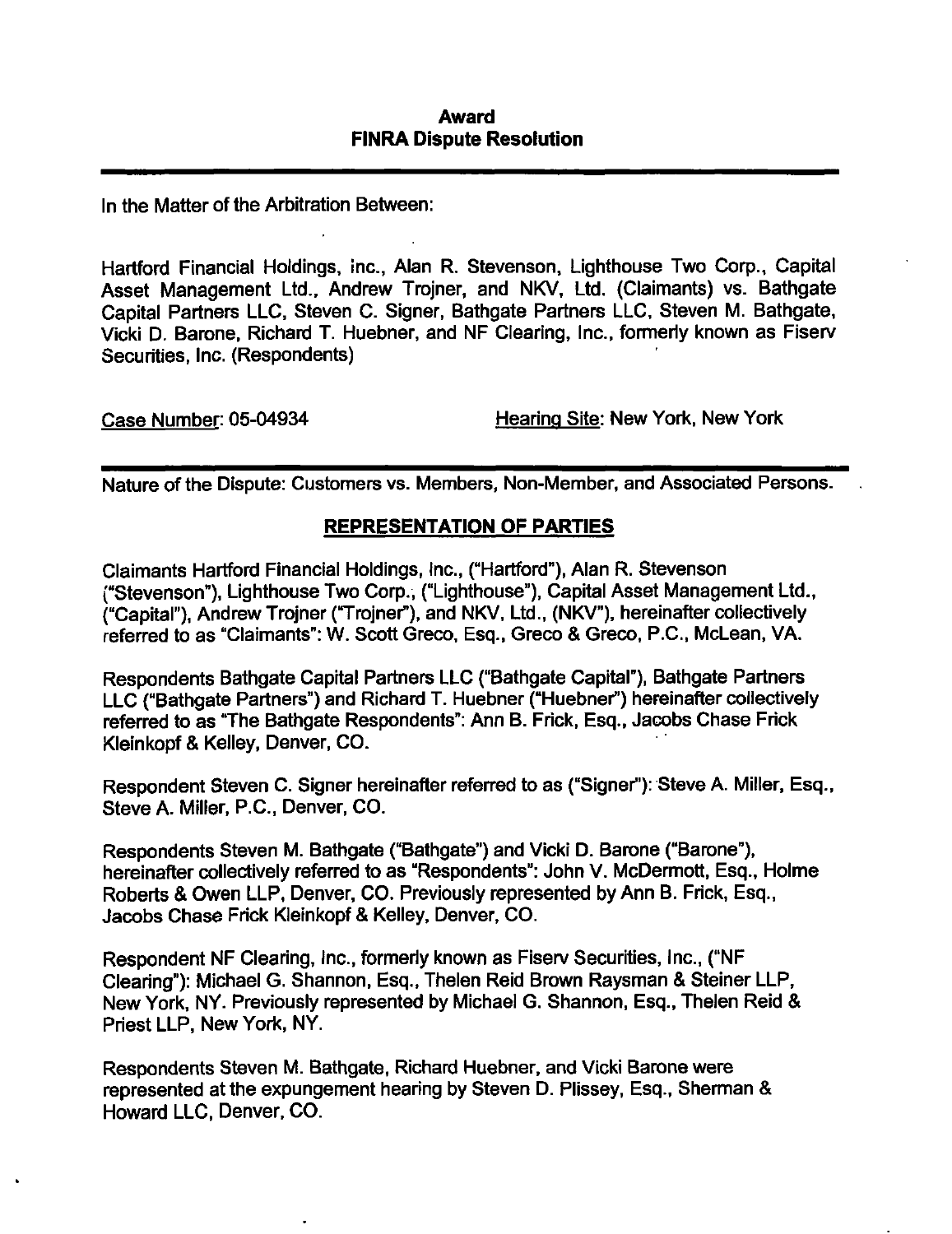#### CASE INFORMATION

Statement of Claim filed on or about: September 20, 2005. Hartford signed the Uniform Submission Agreement: September 12, 2005. Stevenson signed the Uniform Submission Agreement: September 9, 2005. Lighthouse signed the Uniform Submission Agreement: September 9, 2005. Capital signed the Uniform Submission Agreement: September 9, 2005. Trojner signed the Uniform Submission Agreement: September 9, 2005. NKV signed the Uniform Submission Agreement: September 12, 2005.

Joint Statement of Answer filed by Bathgate Capital, Bathgate Partners, Biathgate, Barone and Huebner on or about: December 22, 2005.

Bathgate Capital signed the Uniform Submission Agreement: December 22, 2005. Bathgate Partners signed the Uniform Submission Agreement: December 22, 2005. Bathgate signed the Uniform Submission Agreement: December 22, 2005. Barone signed the Uniform Submission Agreement: December 22, 2005. Huebner signed the Uniform Submission Agreement: December 22, 2005.

Statement of Answer filed by Signer on or about: December 23, 2005. Signer signed the Uniform Submission Agreement: December 23, 2005.

Motion to Dismiss and Statement of Answer filed by NF Clearing on or about: January 3, 2006.

NF Clearing did not submit a Uniform Submission Agreement.

## CASE SUMMARY

Claimants asserted the following causes of action: securities fraud, common law fraud, constructive fraud, breach of fiduciary duty, solicitation and sale of securities by unlicensed agents in violation of state securities acts, exercise of discretion without prior written authorization, failure to follow orders to stop trading, suitability, churning, negligence, breach of contract, control person liability, and clearing liability. The causes of action relate to the purchase of U.S. treasuries.

In their Amended Statement of Claim, Claimants asserted the following additional cause of action against NF Clearing: clearing liability.

Unless specifically admitted in their Answer, Bathgate Capital, Bathgate Partners, Bathgate, Barone and Huebner denied the allegations made in the Statement of Claim and asserted various affinnative defenses.

Unless specifically admitted in his Answer, Signer denied the allegations made in the Statement of Claim and asserted various affinnative defenses.

Unless specifically admitted in its Answer, NF Clearing denied the allegations made in the Statement of Claim and asserted various affinnative defenses.

Unless specifically admitted in its Motion to Dismiss, NF Clearing denied the allegations made in the Amended Statement of Claim.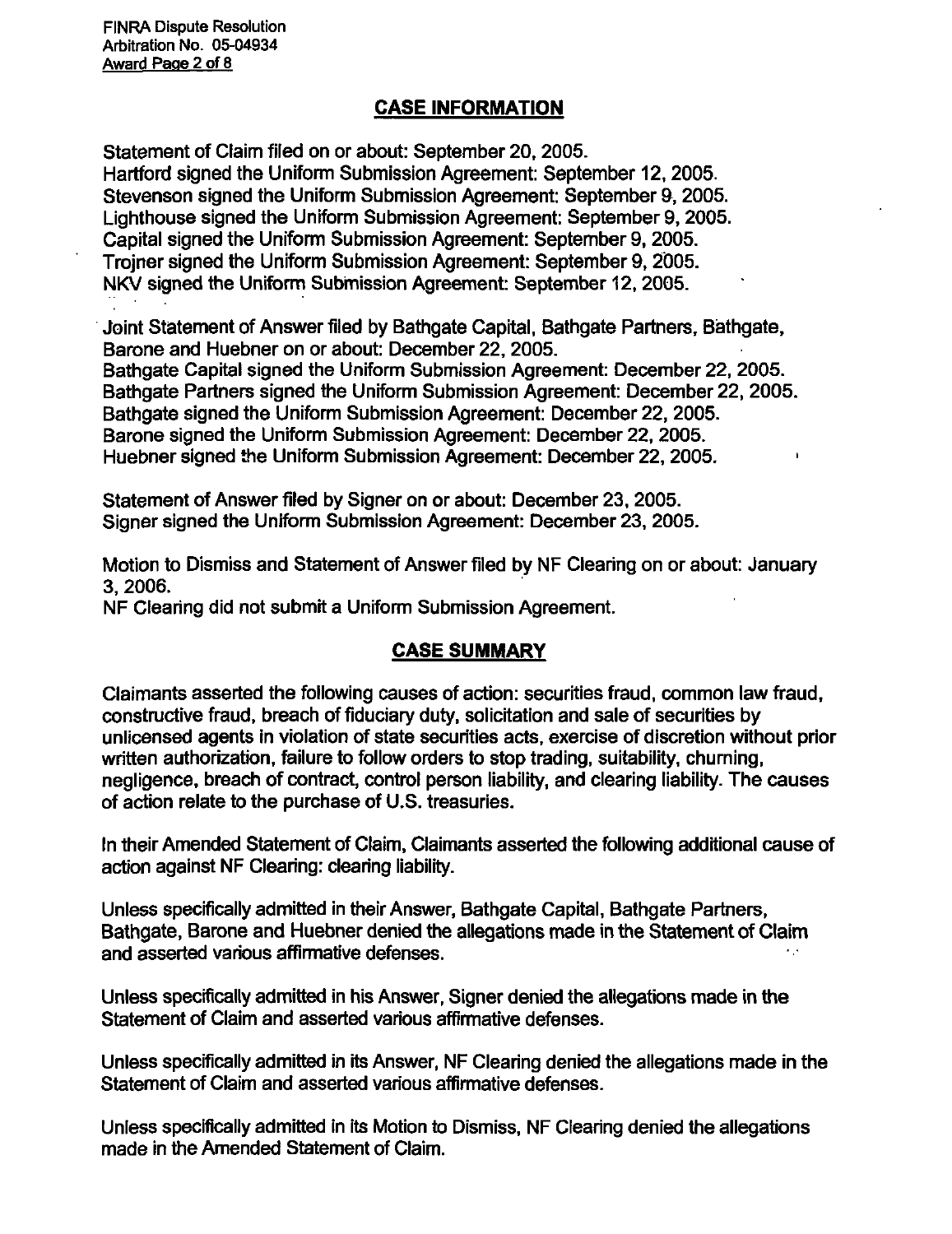FiNRA Dispute Resolution Arbitration No. 05-04934 Award Page 3 of 8

#### RELIEF REQUESTED

Claimant Hartford requested compensatory damages in the amount of \$600,000.00. Claimant Stevenson requested compensatory damages in the amount of \$1,657,247.00. Claimant Lighthouse requested compensatory damages in the amount of \$996,519.00. Claimants Capital and Trojner requested compensatory damages in the amount of \$370,000.00. Claimant NKV requested compensatory damages in the amount of \$688,596.00. Claimants also jointly requested damages for the commissions and fees earned by Respondents, interest from the date of the wrongful conduct until payment of the award, opportunity lost damages, punitive damages in the amount of \$13,000,000.00, costs, including FINRA fees, attorneys' fees, and such other further relief to which Claimants may be justly entitled as determined by the Arbitration Panel.

Bathgate Capital, Bathgate Partners, Bathgate, Barone and Huebner requested the dismissal of the Statement of Claim in its entirety, and that the Panel assess all attorneys' fees, costs and forum fees against Claimants, and that they be awarded all other relief that the arbitration panel deems reasonable and appropriate under the circumstances.

Signer requested the dismissal of the Statement of Claim in its entirety, and that the Panel assess all attorneys' fees, costs, and forum fees against Claimants, and that Signer be awarded all other relief that the arbitration panel deems reasonable and appropriate under the circumstances.

NF Clearing requested the dismissal of the Statement of Claim in its entirety, and that all costs and forum fees be assessed against Claimants.

#### OTHER ISSUES CONSIDERED AND DECIDED

Respondent NF Clearing did not file with FINRA Dispute Resolution a properly executed Uniform Submission Agreement but is required to submit to arbitration pursuant to the Code, and having answered the claim, appeared and testified at the pre-hearing conferences, is bound by the determination of the Panel on ali issues submitted.

By letter dated November 14, 2006 Claimant filed a Motion to Amend the Statement of Claim against Respondent NF Clearing to assert additional claims. By letter dated November 22, 2006 NF Clearing submitted its opposition and Motion to Dismiss. Claimants' response was dated December 11, 2006. After due deliberation, the Panel granted Claimants' Motion to Amend and denied NF Clearing's Motion to Dismiss.

By letter dated April 12, 2007, Claimants advised FINRA Dispute Resolution that they had settled their claims with Bathgate Capital, Bathgate Partners, Bathgate, Barone, Huebner, and NF Clearing. Claimants further advised that they were pursuing their claims against Signer.

By letter dated April 23, 2007, Respondents Bathgate, Barone, and Huebner requested expungement. After due deliberation, the Panel deferred decision until the hearing.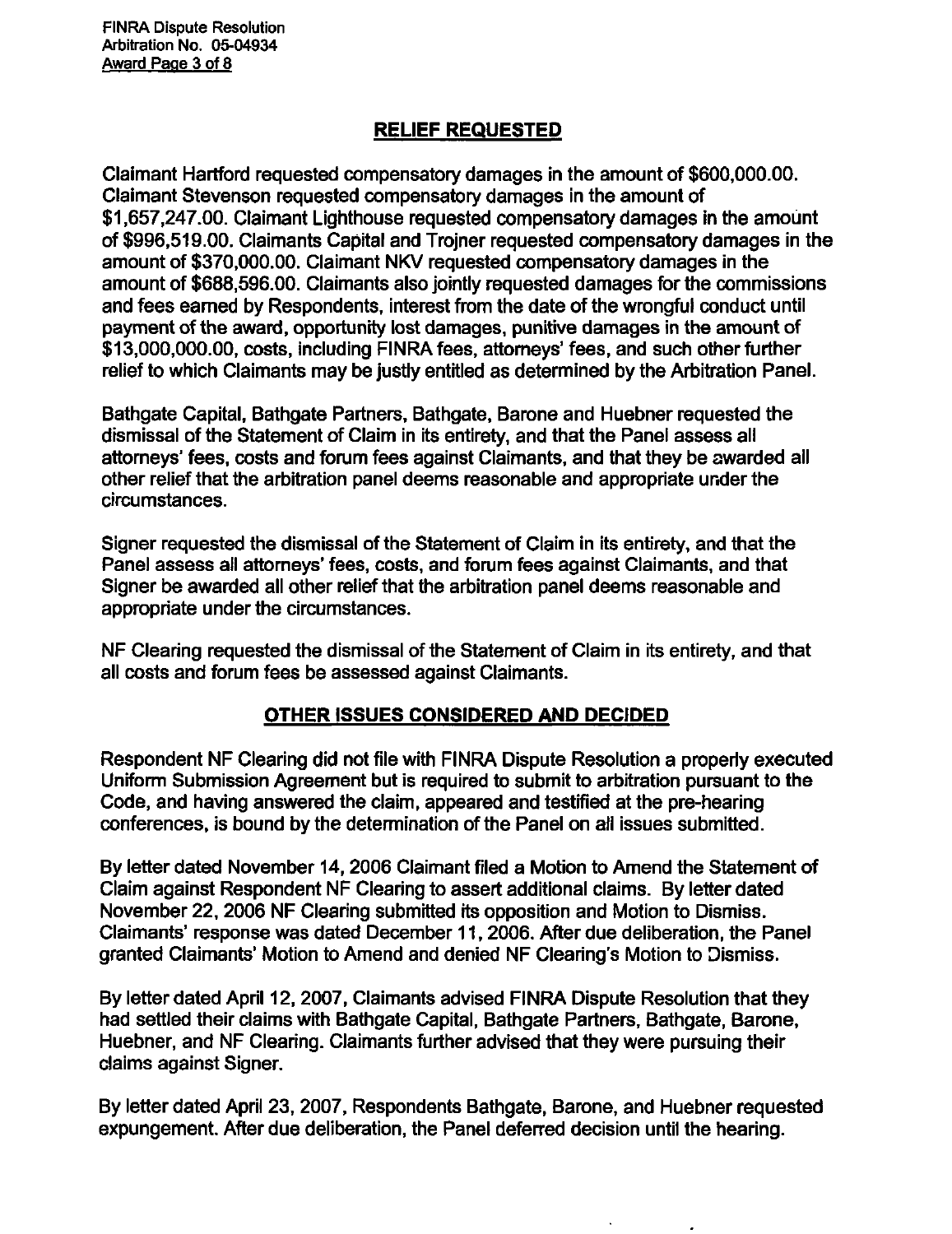The Panel conducted a hearing on January 10, 2008 so the parties could present evidence on Respondents Bathgate, Barone, and Huebner's request for expungement.

The parties have agreed that the Award in this matter may be executed in counterpart copies or that a handwritten, signed Award may be entered.

## AWARD

After considering the pleadings, the testimony and evidence presented at the hearing, the post-hearing submissions, and the expungement hearing conducted on January 10, 2008, the Panel has decided in full and final resolution of the issues submitted for determination as follows:

- 1. Respondent Signer is liable for and shall pay to Claimant Stevenson compensatory damages in the amount of \$775,000.00 plus interest at the rate of 9% per annum from April 1, 2007 unfil January 31, 2008.
- 2. Respondent Signer is liable for and shall pay to Claimant Harttord Financial compensatory damages in the amount of \$275,000.00 plus interest at the rate of 9% per annum from April 1, 2007 until January 31, 2008.
- 3. Respondent Signer is liable for and shall pay to Claimant Capital Asset compensatory damages in the amount of \$95,000.00 plus interest at the rate of 9% per annum from April 1, 2007 until January 31, 2008.
- 4. Respondent Signer is liable for and shall pay to Claimant Lighthouse compensatory damages in the amount of \$420,000.00 plus interest at the rate of 9% per annum from April 1, 2007 until January 31, 2008.
- 5. Respondent Signer is liable for and shall pay to Claimant NKV compensatory damages in the amount of \$310,000.00 plus interest at the rate of 9% per annum from April 1, 2007 unfil January 31, 2008.
- 6. Respondents Bathgate, Barone, and Huebner's expungement request is denied.
- 7. Any and all relief not specifically addressed herein, including punitive damages, is denied.

## FEES

Pursuant to the Code, the following fees are assessed:

## Filing Fees

FINRA Dispute Resolution will retain or collect the non-refundable filing fees for each claim:

Initial claim filing fee  $= $ 600.00$ 

# Member Fees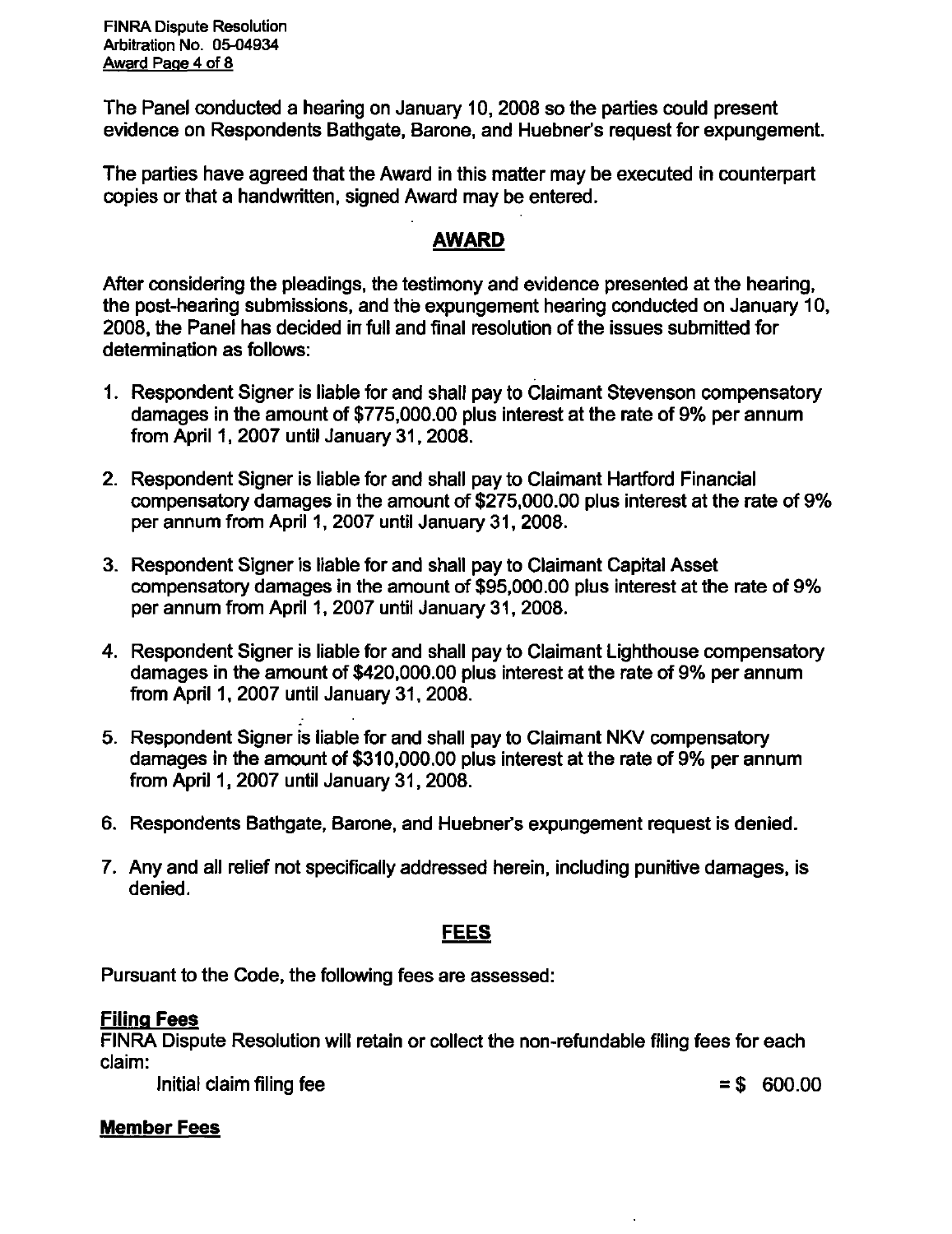FINRA Dispute Resolution Arbitration No. 05-04934 Award Page 5 of 8

Member fees are assessed to each member firm that is a party in these proceedings or to the member firms that employed the associated persons at the time of the events giving rise to the dispute. Accordingly, Bathgate Capital Partners LLC and NF Clearing, Inc., are parties.

| Member surcharge        | $= $3,750.00$  |
|-------------------------|----------------|
| Pre-hearing process fee | $= $750.00$    |
| Hearing process fee     | $=$ \$5,500.00 |

#### Adjournment Fees

Adjournments granted during these proceedings for which fees were assessed:

| January 16-19, 22-26, 2007 adjournment by Bathgate Capital and |                |
|----------------------------------------------------------------|----------------|
| <b>Bathgate Partners</b>                                       | $= $1,200.00$  |
| May 8-11, 14-18, 2007 joint adjournment request                | $=$ \$1,200.00 |
| Claimants' share                                               | $=$ \$ 600.00  |
| Respondent Signer's share                                      | $=$ \$ 600.00  |

#### Three-Dav Cancellation Fees

Fees apply when a hearing on the merits is postponed or settled within three business days before the start of a scheduled hearing session:

| May 8-11, 14-18, 2007 joint adjournment request | $=$ \$ 300.00 |
|-------------------------------------------------|---------------|
| Claimants' share                                | $=$ \$ 150.00 |
| Respondent Signer's share                       | $=$ \$ 150.00 |

#### Forum Fees and Assessments

The Panel has assessed forum fees for each session conducted or each decision rendered on either a discovery-related motion on the papers or a contested motion for the issuance of a subpoena. A session is any meeting between the parties and the arbitrator, including a pre-hearing conference with the arbitrator, that lasts four (4) hours or less. Fees associated with these proceedings are:

| Two (2) Decisions on discovery-related motions on the papers<br>with $(3)$ three arbitrators $@$ \$600.00           |                   |            | $= $1,200.00$  |
|---------------------------------------------------------------------------------------------------------------------|-------------------|------------|----------------|
| Claimants submitted one discovery-related motion<br>The Bathgate Respondents submitted one discovery-related motion |                   |            |                |
| Six (6) Pre-hearing sessions with Panel $@$ \$1,200.00                                                              |                   |            | $= $7,200.00$  |
| Pre-hearing conferences: February 14, 2006                                                                          |                   | 1 session  |                |
|                                                                                                                     | February 24, 2006 | 1 session  |                |
|                                                                                                                     | May 4, 2006       | 1 session  |                |
|                                                                                                                     | June 8, 2006      | 1 session  |                |
|                                                                                                                     | October 30, 2006  | 1 session  |                |
|                                                                                                                     | November 30, 2006 | 1 session  |                |
| Ten $(10)$ Hearing sessions $@$ \$1,200.00                                                                          |                   |            | $= $12,000.00$ |
| <b>Hearing Dates:</b>                                                                                               | December 17, 2007 | 2 sessions |                |
|                                                                                                                     | December 18, 2007 | 2 sessions |                |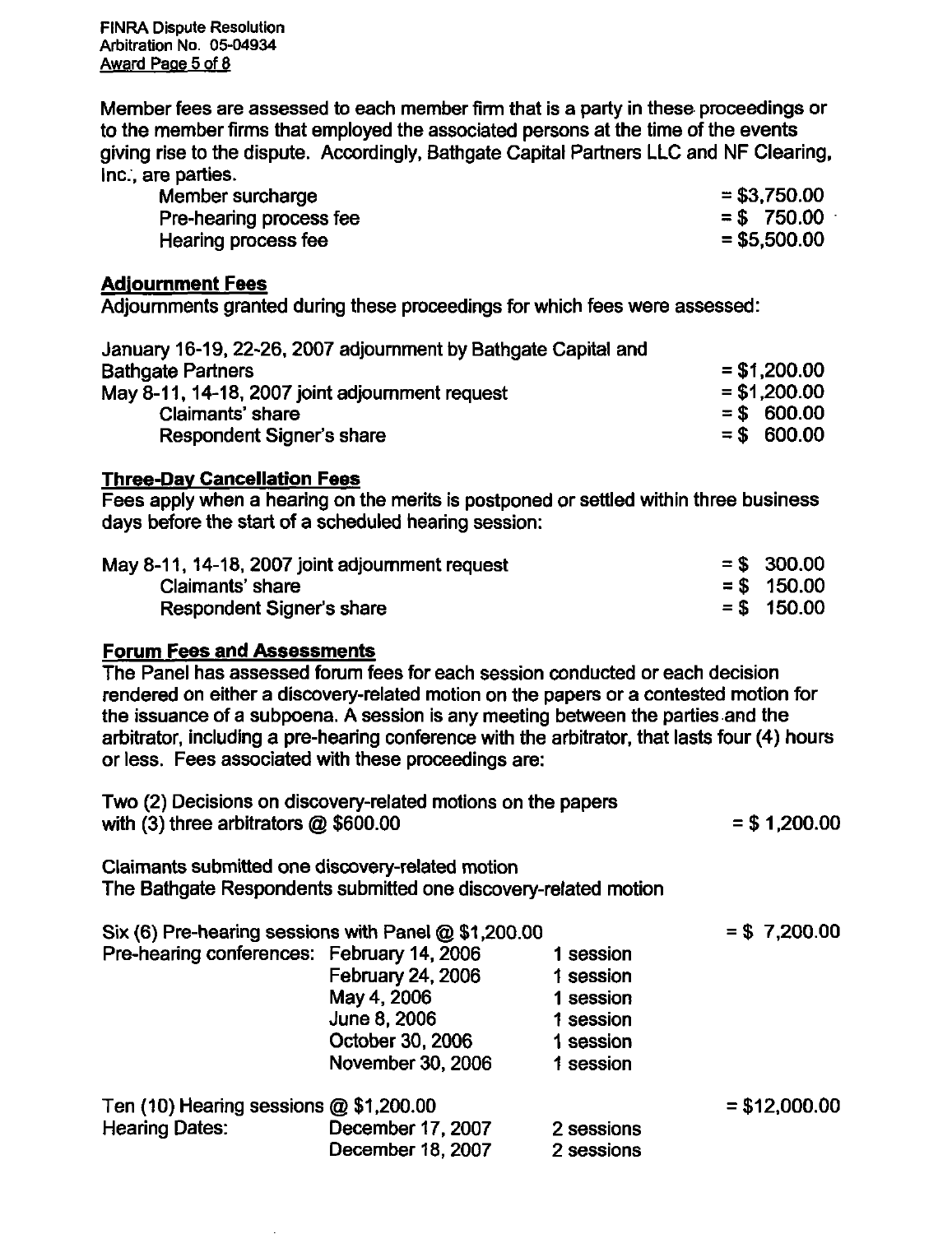| Janua <u>ry 10, 2</u> 008 | l session  |  |
|---------------------------|------------|--|
|                           |            |  |
| December 21, 2007         | 2 sessions |  |
| December 20, 2007         | 2 sessions |  |
| December 19, 2007         | 1 session  |  |

- 1. The Panel has assessed \$19,200.00 of the forum fees to Respondent Signer.
- 2. The Panel has assessed \$1,200.00 of the fomm fees to Respondents Bathgate, Barone, and Huebner.

#### **Fee Summary**

| 1. Claimants are jointly and severally liable for:                                 |        |        |        |                 |                 |
|------------------------------------------------------------------------------------|--------|--------|--------|-----------------|-----------------|
| <b>Initial Filing Fee</b>                                                          | $=$ \$ |        |        | 600.00          |                 |
| <b>Adjournment Fee</b>                                                             |        | $=$ \$ |        | 600.00          |                 |
| <b>Three-Day Cancellation Fee</b>                                                  |        | $=$ \$ |        |                 | 150.00          |
| <b>Total Fees</b>                                                                  |        |        |        | $= $ 1,350.00$  |                 |
| Less payments                                                                      |        |        |        |                 | $= $2,550.00$   |
| <b>Refund Due to Claimants</b>                                                     |        |        |        |                 | $= $ 1,200.00$  |
| 2. Respondent Signer is solely liable for:                                         |        |        |        |                 |                 |
| <b>Adjournment Fee</b>                                                             |        | $=$ \$ |        | 600.00          |                 |
| <b>Three-Day Cancellation Fee</b>                                                  |        |        |        |                 | $= $ 150.00$    |
| <b>Forum Fees</b>                                                                  |        |        |        |                 | $=$ \$19,200.00 |
| <b>Total Fees</b>                                                                  |        |        |        |                 | $= $19,950.00$  |
| Less payments                                                                      |        |        |        | $= $$ 750.00    |                 |
| <b>Balance Due FINRA Dispute Resolution</b>                                        |        |        |        | $= $19,200.00$  |                 |
| 3. Respondent Bathgate Capital Partners LLC is solely liable for:                  |        |        |        |                 |                 |
| <b>Member Fees</b>                                                                 |        |        |        | $= $10,000.00$  |                 |
| <b>Total Fees</b>                                                                  |        |        |        |                 | $= $10,000.00$  |
| Less payments                                                                      |        |        |        |                 | $=$ \$10,000.00 |
| <b>Balance Due FINRA Dispute Resolution</b>                                        | $=$ \$ |        |        |                 | 0.00            |
| 4. Respondent NF Clearing, Inc. is solely liable for:                              |        |        |        |                 |                 |
| <b>Member Fees</b>                                                                 |        |        |        | $= $10,000.00$  |                 |
| <b>Total Fees</b>                                                                  |        |        |        |                 | $= $10,000.00$  |
| <b>Less payments</b>                                                               |        |        |        |                 | $=$ \$15,500.00 |
| Refund Due NF Clearing, Inc.                                                       |        |        |        | $= $5,500.00$   |                 |
| 5. Respondents Bathgate, Barone, and Huebner are jointly and severally liable for: |        |        |        |                 |                 |
| <b>Forum Fees</b>                                                                  |        |        |        | $=$ \$ 1,200.00 |                 |
| <b>Total Fees</b>                                                                  |        |        |        |                 | $= $ 1,200.00$  |
| Less payments                                                                      |        |        | $=$ \$ |                 | 0.00            |
|                                                                                    |        |        |        |                 |                 |

6. Respondents Bathgate Capital and Bathgate Partners are jointly and severally liable for:

| <b>Adjournment Fee</b><br>$=$ \$<br><br>--- | 1,200.00 |
|---------------------------------------------|----------|
|---------------------------------------------|----------|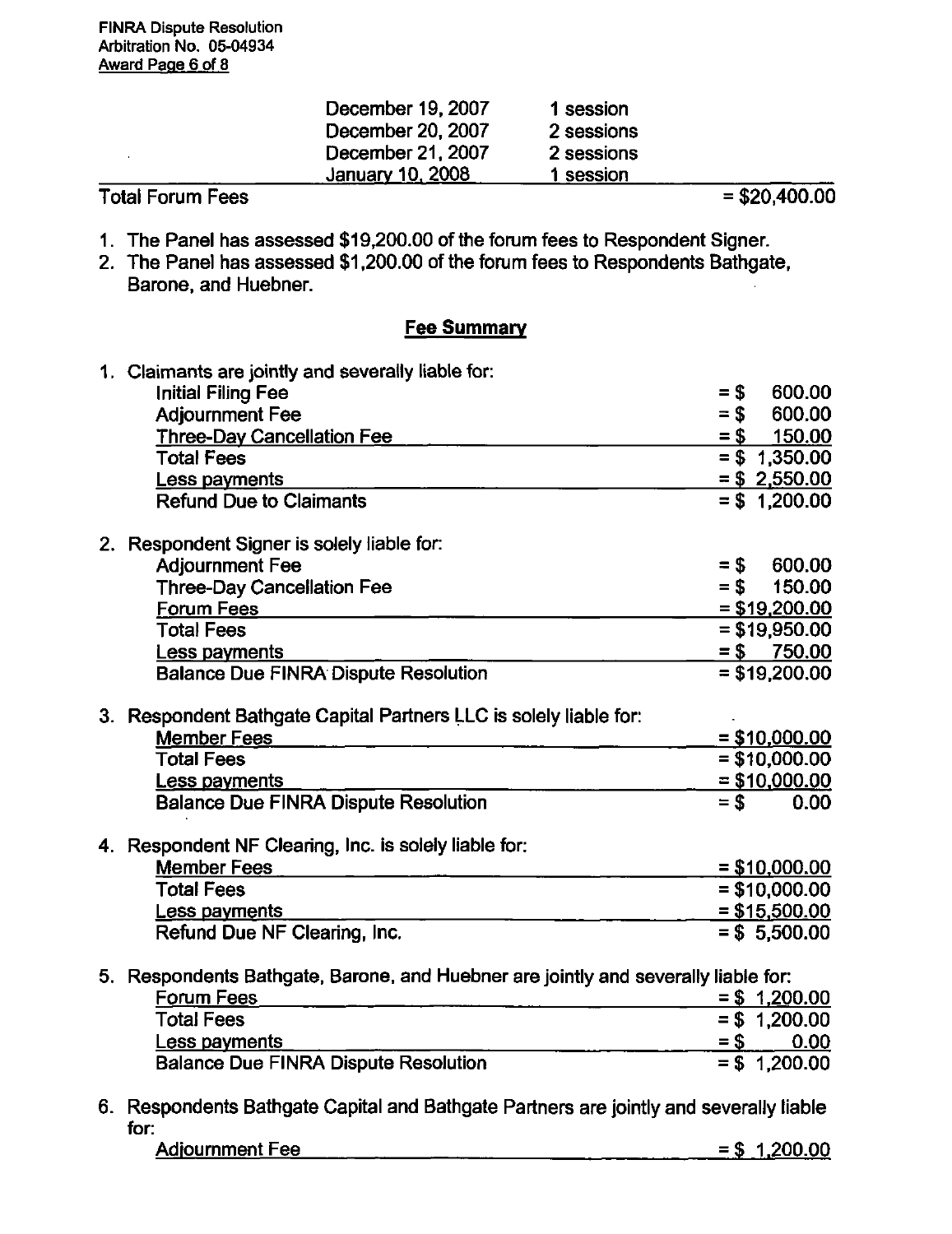$\hat{\phantom{a}}$ 

| <b>Total Fees</b>                           |       | $= $1,200.00$     |
|---------------------------------------------|-------|-------------------|
| Less payments                               |       | $= $ 1,200.00$    |
| <b>Balance Due FINRA Dispute Resolution</b> | $=$ S | 0.00 <sub>1</sub> |

i.

All balances are payable to FINRA Dispute Resolution and are due upon receipt.

 $\mathbb{Z}^2$ 

 $\sim 10^{-11}$ 

 $\ddot{\phantom{a}}$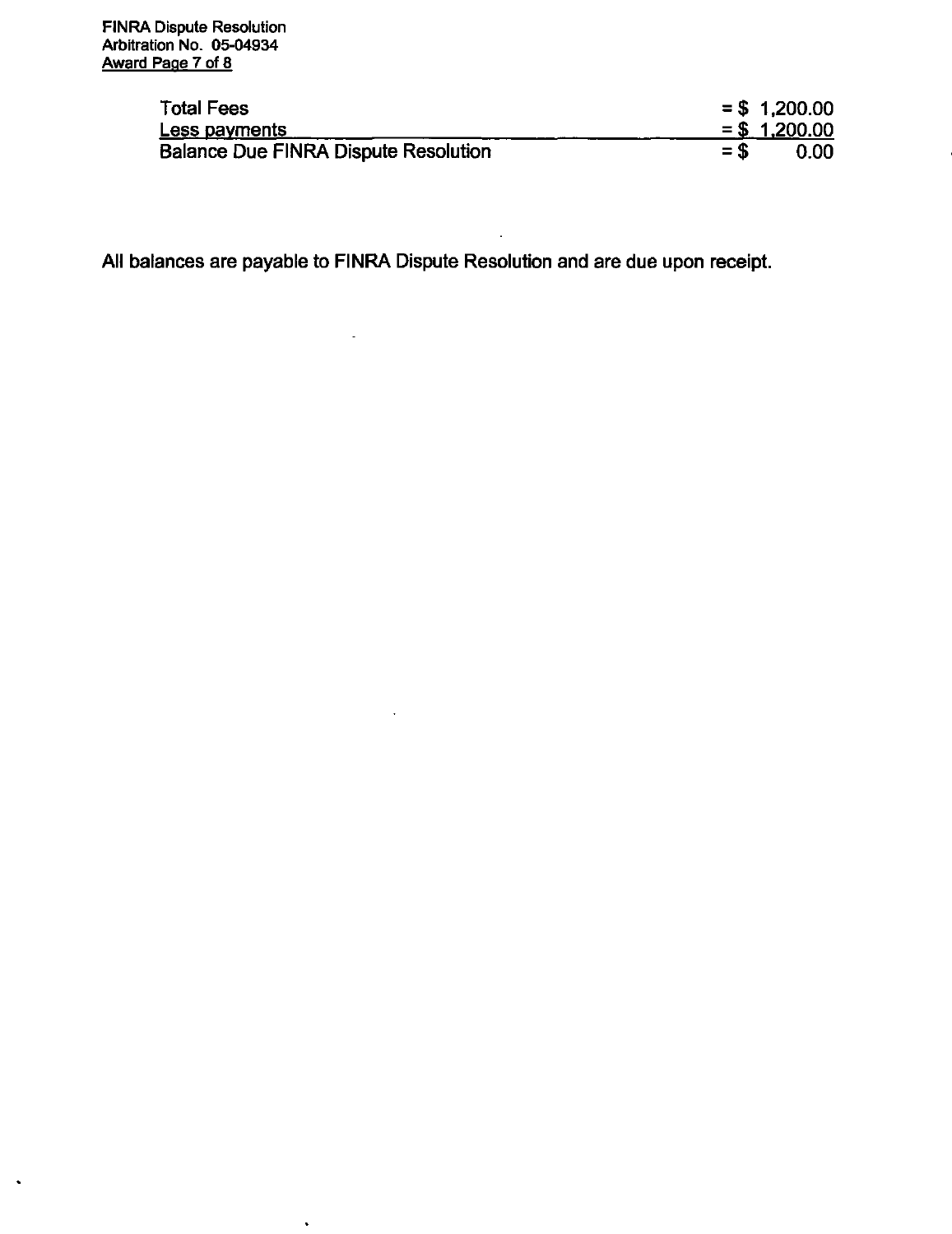FINRA Dispute Resolution Arbitration No. 05-04934 Award Page 8 of 8

#### ARBITRATION PANEL

Sid Braufrnan Daniel J. McCarthy, Jr. Joseph N. Stineman

Public Arbitrator, Presiding Chairperson

Public Arbitrator

Non-Public Arbitrator  $\bullet$ 

 $\bullet$  $\bullet$ 

I, the undersigned Arbitrator, do hereby affirm, pursuant to Article 7507 of the Civil Practice Law and Rules, that I am the individual described herein and who executed this instrument which is my award.

#### Concurring Arbitrators' Signatures

1M (

Sid Braufrnan Public Arbitrator, Presiding Chairperson

AN. 30

Signature Date

Daniel J. McCarthy, Jr. Public Arbitrator

Signature Date

Joseph N. Stineman Non-Public Arbitrator

Signature Date

February 5, 2008

Date of Service (For FINRA Dispute Resolution use only)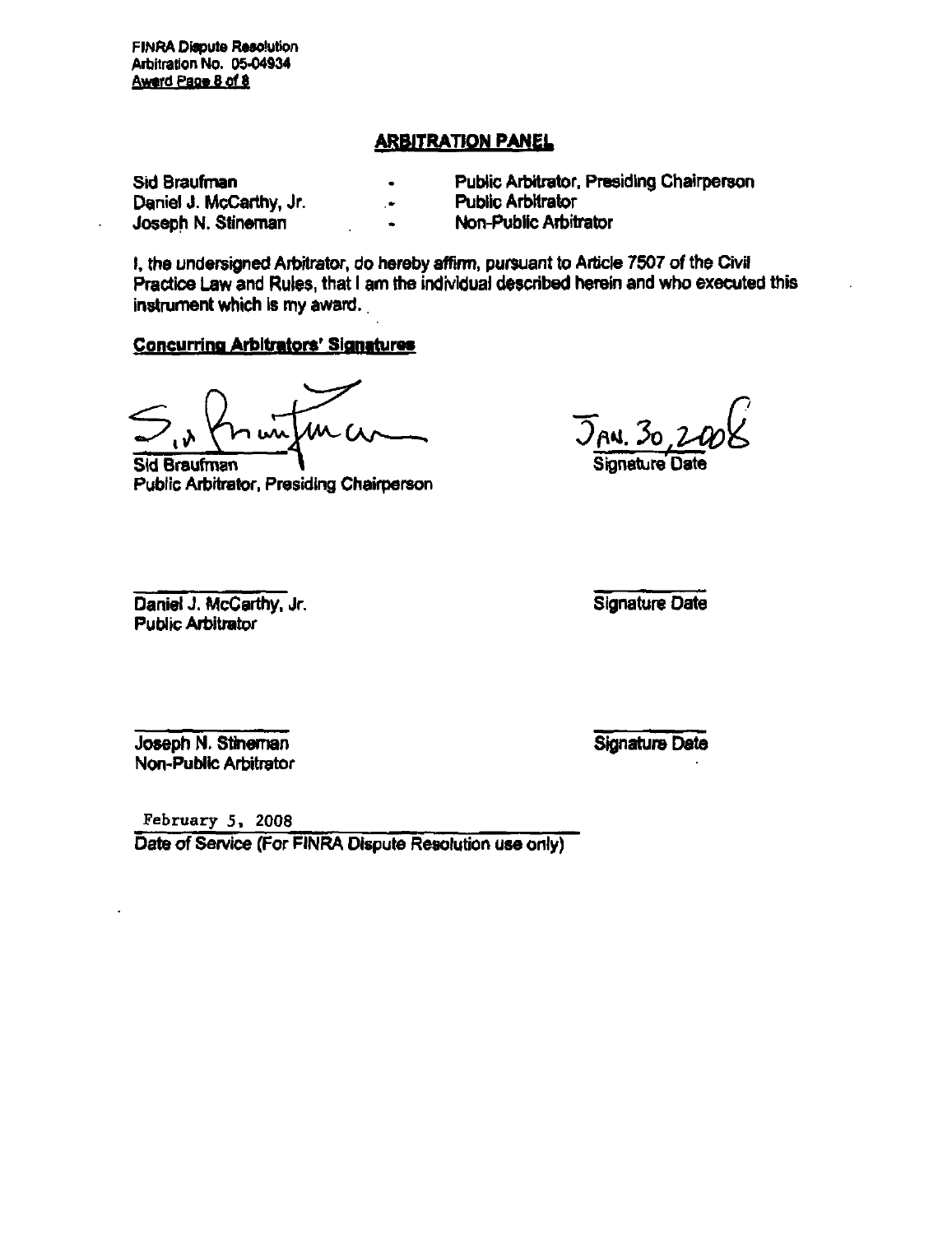FINRA Dispute Resolution Arbitration No. 05-04934 Award Page 8 of 8

 $\gamma$ 

#### ARBITRATION PANEL

| Sid Braufman            |                          | Public Arbitrator, Presiding Chairperson |
|-------------------------|--------------------------|------------------------------------------|
| Daniel J. McCarthy, Jr. | $\overline{\phantom{0}}$ | <b>Public Arbitrator</b>                 |
| Joseph N. Stineman      |                          | Non-Public Arbitrator                    |

I. the undersigned Arbitrator, do hereby affirm, pursuant to Artide 7507 of the Civil Practice Law and Rules, that I am the individual described herein and who executed this instrument which is my award.

#### Concuning Arbitrators' Signatures

Sid Braufrnan Public Arbitrator, Presiding Chairperson

Daniel J

M Public Aj Signature Date

 $\mathscr{G}_{\omega}$ mature Date

Joseph N. Stineman Non-Public Arbitrator

Signature Dale

February 5, 2008

Date of Service (For FINRA Dispute Resolution use only)